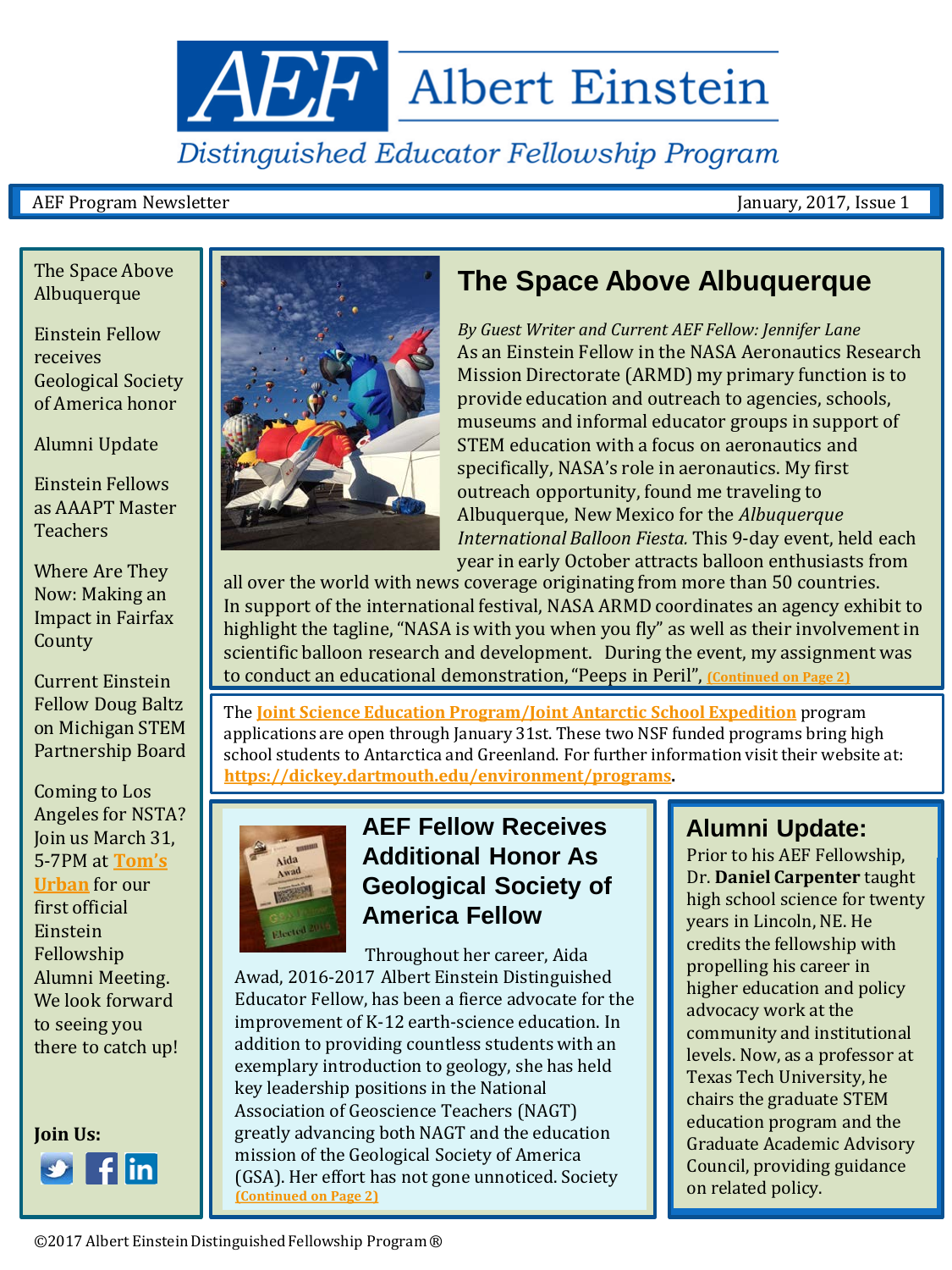**ABF** Albert Einstein

# Distinguished Educator Fellowship Program

AEF News **Internal Contract of the Contract of the Contract of Tana Contract of Tana Contract of Tana Contract of Tana Contract of Tana Contract of Tana Contract of Tana Contract of Tana Contract of Tana Contract of Tana C** 

### **(Cont.'d-ALBUQUERQUE)**

to facilitate public understanding of the need high-altitude pilots have for pressure suits. This demonstration is part of NASA Aeronautics' educational initiative, *Museum in a Box*. *Museum in a Box* provides hands-on/minds-on lessons with an aeronautics theme to inspire future scientists, mathematicians and engineers. The Peeps in Peril demonstration comes from the unit containing physical science lessons on the relationship to temperature, pressure, density and human survival at high altitudes. Participating in the event is a highlight of my experience in the AEF program thus far. With an estimated total attendance of 850,000, the NASA Aeronautics exhibit communicates the



often misunderstood or forgotten mission of the first A of NASA, Aeronautics. This opportunity Allowed me to promote my personal fellowship goal of researching inquiry-based learning and STEM education through the lens of NASA Aeronautics' contributions to flight.

**NASA Aero "Museum in a Box":<http://www.aeronautics.nasa.gov/mib.htm> Linkedin: [https://www.linkedin.com/in/jennifer-lane-4291924](https://www.linkedin.com/in/jennifer-lane-4291924T) Twitter:** @jlaneylady



Did you know that many excellent resources are available to STEM educators through the DOE Office of Science , Workforce Development for Teachers and Scientists (WDTS) website? **[http://science.energy.gov/wdts/stem](http://science.energy.gov/wdts/stem-resources/k-12-educators/)[resources/k-12-educators/](http://science.energy.gov/wdts/stem-resources/k-12-educators/)**

### **(Cont.'d-AEF FELLOW HONOR)**

Fellowship is an honor bestowed on the best in the profession in recognition of their distinguished contributions to the geosciences and is possible only through nomination by a current GSA Fellow and election at the spring GSA Council meeting. Earlier this year, Dr. Roy Plotnick, Professor at the University of IL Chicago nominated Awad for the prestigious award recognizing her distinguished contributions to the geosciences. Awad received her GSA Fellow ribbons at the GSA Annual Meeting in September in Denver, CO. The ceremony during the Presidential Address honored newly elected Fellows. Aida was an author on three abstracts at the meeting, presenting one oral talk and one poster.

Arthurs, L., Caulkins, J. L., **Awad**, A., Steer, D., Viskupic, K., Iverson, E., & Manduca, C. A. (2016). *Lessons learned from the InTeGrate Project: The challenge of integrating systems thinking into college STEM curricula*.

**Awad**, A., Arthurs, L., Caulkins, J. L., Viskupic, K., Iverson, E., Baldassari, C., & Manduca, C. (2016). *Lessons learned from the InTeGrate Project: Supporting post-secondary faculty in their design of curricular materials*.

Robeck, E., **Awad**, A., & and Sullivan, S. (2016). *Promoting partnerships for NGSS implementation*.

### **NSTA**

Los Angeles, California

March 30

– April 2, 2017

 We'll be there! Will you?

Stop by our booth and say hello! See you in Los Angeles!

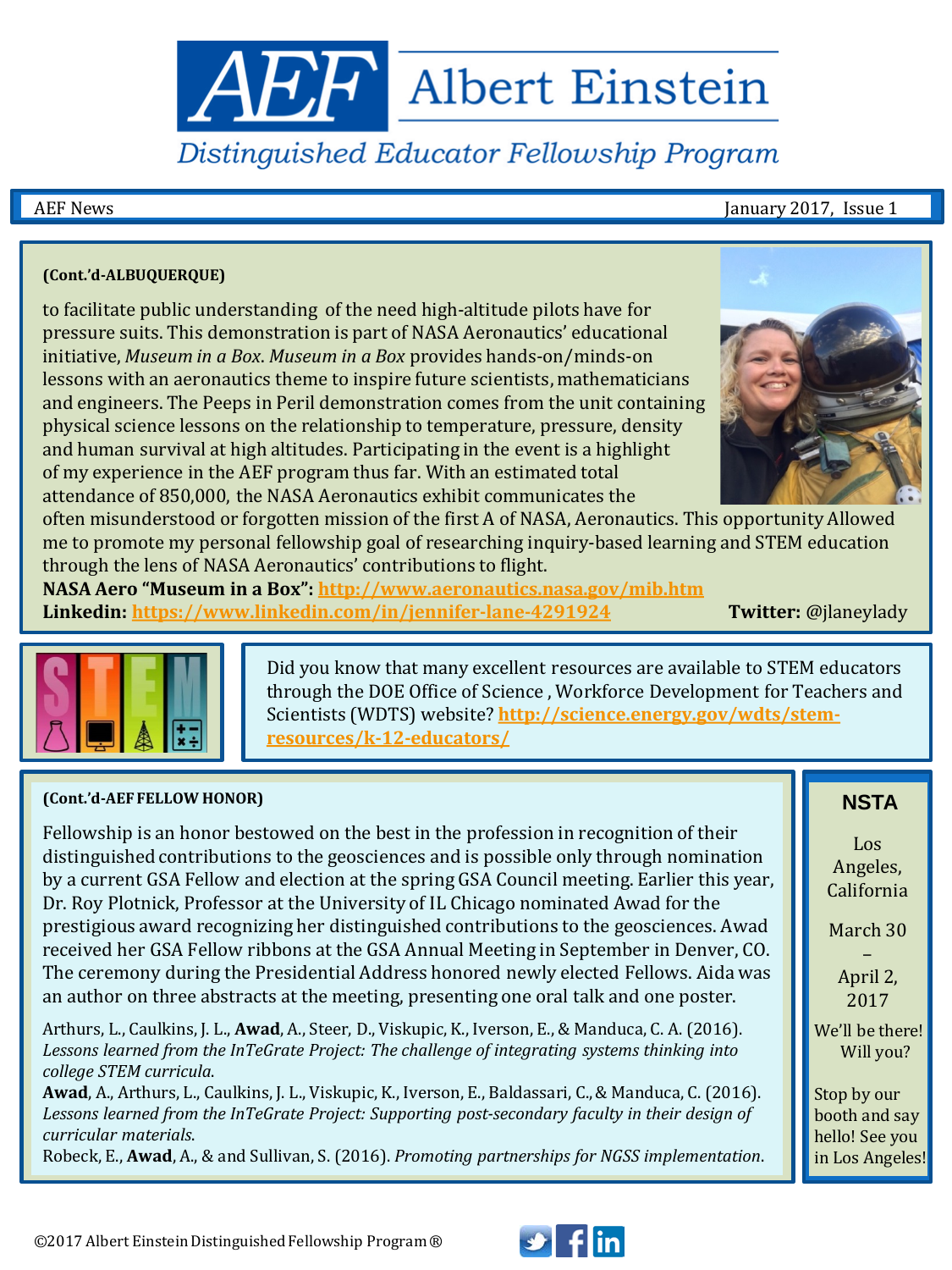**ABF** Albert Einstein

Distinguished Educator Fellowship Program

AEF News January 2017, Issue 1

## Einstein Fellows Well Represented in AAPT Physics Master Teacher Leaders

COLLEGE PARK, MD, December 1, 2016 — This weekend, a total of sixteen physics educators will meet at the American Association of Physics Teachers (AAPT). Selected by a committee that include representatives from the AAPT, the American Modeling Teachers Association, and the Physics Teacher Education Coalition, these teachers were named AAPT Physics Master Teacher Leaders. This group includes teachers from around the nation, and includes active elementary and secondary teachers of physics, pre-service teacher educators, and school administrators.

This taskforce is meant to be a response to the growing national need for teacher leadership at the K-12 level, as clearly identified by the President's Council of Advisors on Science and Technology in their 2010 *Prepare and Inspire* report. When educators are so frequently challenged by new initiatives, changing standards, and a diversifying student population, it is important that educators feel fully able to advocate for themselves and their students - along with their network of colleagues - at the classroom, school, district, state, and national level. This taskforce has been looking at ways that the AAPT can support this elevation of the teaching profession through ongoing professional development and leadership programs.

Collectively, these physics master teacher leaders have been working with AAPT HQ to prepare a report to be presented to the AAPT Board of Directors that details a new set of aspirational and coherent professional development and leadership models for K-12 physics education, with an emphasis on engaging teachers as advocates for change. Their strategic planning will provide guidance to the AAPT as it endeavors to recruit, prepare, and retain excellent science educators in the U.S. This work will be based on the existing collaborative efforts of the AAPT with PTRA, AMTA, and PhysTEC supported by a 100Kin10 Microchip Grant. From July through November 2016, these educators met virtually to consider physics teacher leadership, across the spectrum building on prior efforts such as the Teacher [\(](#page-3-0)**[Continued on Page 4](#page-3-0)**[\)](#page-3-0)

## Making An Impact in Fairfax **County**

Former NASA Einstein Fellow Jenay Sharp Leach has accomplished much since her time in the Fellowship. Initially, she returned to the familiar environment of the classroom at Woodley Hills Elementary in Fairfax County, Virginia to teach math and science to curious, energetic students in grades 1-5 and serve as an instructional resource to teachers. It's here she feels some of her best work took place as she inspired students to live their dreams as NASA had inspired her. From there, she moved on to the University of Virginia. While working as a research assistant and supervisor of student teachers, she earned her Ph.D. in Education. Her research allowed her to combine the passions of her teaching career: inquiry, teacher professional development, and science for English Learners. Upon graduation, she returned to Fairfax County Public Schools, one of the nation's largest, most diverse districts. As such, there is always a challenge and something new to learn! Initially, she split her time between roles as a high school physics teacher and elementary science resource teacher. Finally, in the spring of 2016, she was named K-12 Science Coordinator. In this new role, she provides supervision in science for the district with a personal mission to provide all students with equal access to a high quality science education.